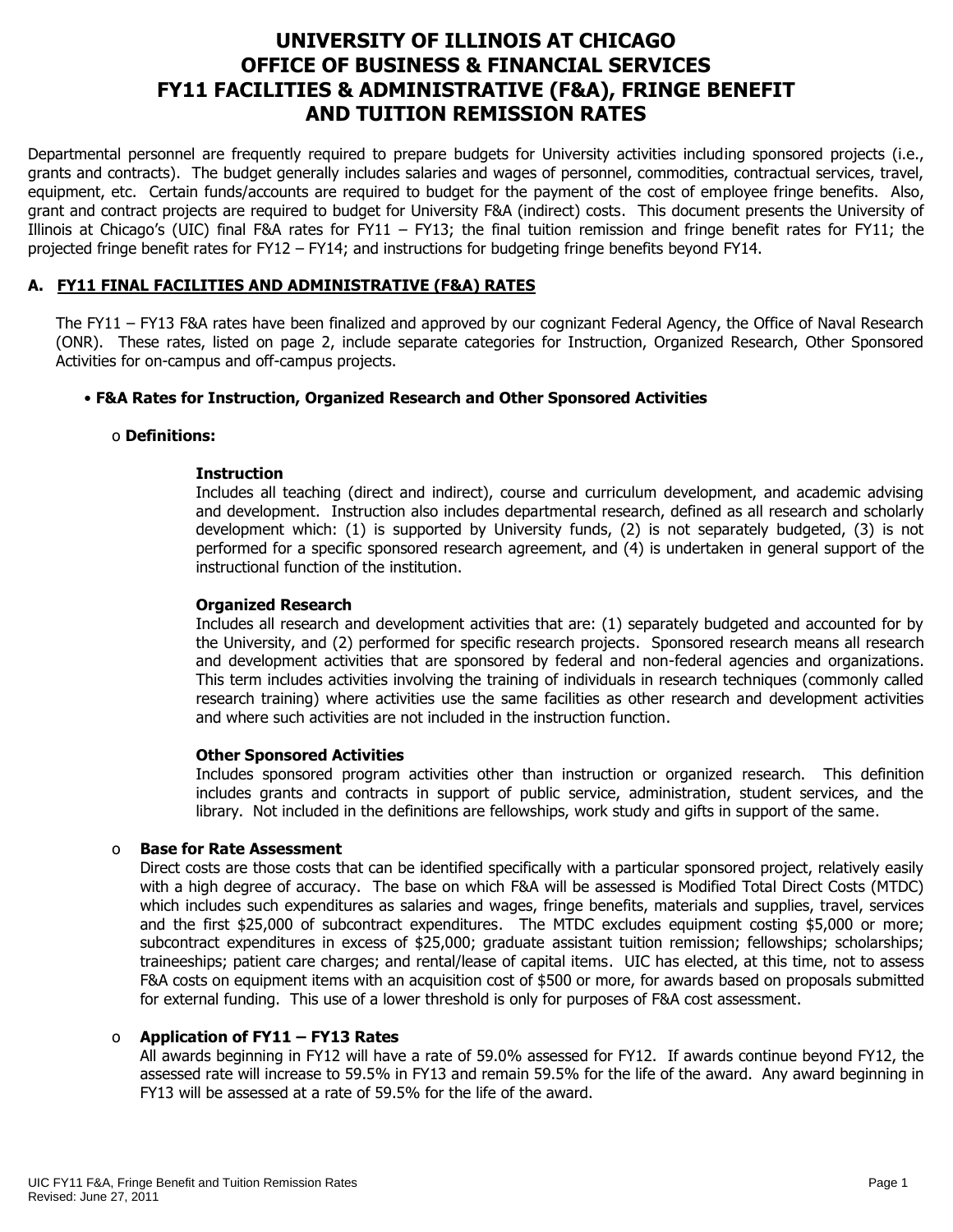## o **Continuing Projects**

Under federal guidelines, rates and bases should continue for the life of the project until a competing renewal is submitted. Therefore, the University will honor the rates in place for continuing projects. Proposals for noncompeting continuations, incremental funding and budget amendments for previously awarded federal projects should use the rates specified in the original award document.

## o **Use of On-/Off-Campus Rate**

The on-campus rate should be used for proposals where all work is done using University facilities. The On-Campus rate is to be assessed except when a portion of the sponsored agreement is performed at an off-campus site. The criteria for utilization of the off-campus rate consists of all of the following: (a) performance at the offcampus site must be on a continuous basis; intermittent performance is not sufficient; (b) the University personnel working or engaged on the project must be physically located at an off-campus site; and (c) the offcampus performance must be of sufficient duration; normally a full semester, summer term or period of performance of the sponsored agreement. The space on the South Campus and at 2242 W Harrison that the University leases to UIC departments is considered off-campus. The off-campus rate will be used for the offcampus portion of the work on a sponsored agreement.

Off-campus costs may include costs incurred at the off-campus site for salaries, related benefits, supplies, utility costs, rent, local travel and other similar costs, which are treated as direct. Travel to and from an off-campus site is considered an off-campus cost.

| <b>Chicago Campus Facilities and Administrative (F&amp;A) Rates</b>                 |             |             |             |  |  |  |  |
|-------------------------------------------------------------------------------------|-------------|-------------|-------------|--|--|--|--|
| Final FY11 - FY13 Rates                                                             | <b>FY11</b> | <b>FY12</b> | <b>FY13</b> |  |  |  |  |
| Instruction                                                                         | 40.4%       | 43.6%       | 43.6%       |  |  |  |  |
| <b>Organized Research</b>                                                           | 57.0%       | 59.0%       | 59.5%       |  |  |  |  |
| <b>Other Sponsored Activities</b>                                                   | 36.0%       | 36.0%       | 36.0%       |  |  |  |  |
| All Off-Campus Awards (Instruction, Organized Research, Other Sponsored Activities) | 26.0%       | 26.0%       | 26.0%       |  |  |  |  |

### • **F&A Rates for Clinical Drug Trials**

### o **Definition**

These include studies performed for private sponsors which involve human subjects in drug protocols.

#### o **Base for Rate Assessment**

The base for rate assessment is total direct costs. Total direct costs include all costs charged to a sponsored program account, excluding indirect costs, costs of education allowance and administrative allowances.

### o **FY11 F&A Rate for Clinical Drug Trials**

Clinical drug trials are assessed at a rate of 25.0%. This rate was established during FY1994 for non-federally funded clinical drug studies and is applied to Total Direct Costs (TDC)

### **B. FY11 GRADUATE ASSISTANT TUITION REMISSION RATE (SPONSORED ACCOUNTS)**

The Fiscal Year 2011 graduate assistant tuition remission rate will remain as 42%.Salaries of graduate assistants with tuition and fee waivers are the base for the assessment of the tuition remission rate. This rate is applied to all GA/RA/TAs working on sponsored programs. Please note that the campus also assesses a "GA tuition remission benefit cost" charge on non-sponsored accounts. More information on this charge is available here: [Memo on Tuition Remission for Graduate Assistants](https://www.obfs.uillinois.edu/common/pages/DisplayFile.aspx?itemId=436386).

### **C. FY11 FINAL FRINGE BENEFITS RATES**

Fringe benefit rates are updated annually and audited and approved by the Federal government near the beginning of each fiscal year. Unlike facilities and administrative cost rates, changes in fringe benefit rates are assessed immediately when they become effective, even if the budgeted rates are different. The UIC FY11 Final Fringe Benefit rates included in the table on page 3 are effective July 1, 2010 with BW 16 and MN 8 pay periods (with the exception of Retirement, which is effective with BW 15 and MN 7). Please refer to the [Benefit Summary Booklet](https://nessie.uihr.uillinois.edu/pdf/benefits/benefitsummarybooklet.pdf) sections on State of Illinois Plans, Eligibility for State Benefit Plans, and Part-Time Insurance Eligibility for additional fringe benefit eligibility information. Refer to [Substantial Presence](http://www.uic.edu/com/gme/rpm_comp___benefits.htm#real_substantial_pres) for additional fringe benefit information related to residents on J-1, J-2, F-1 and F-2 visas.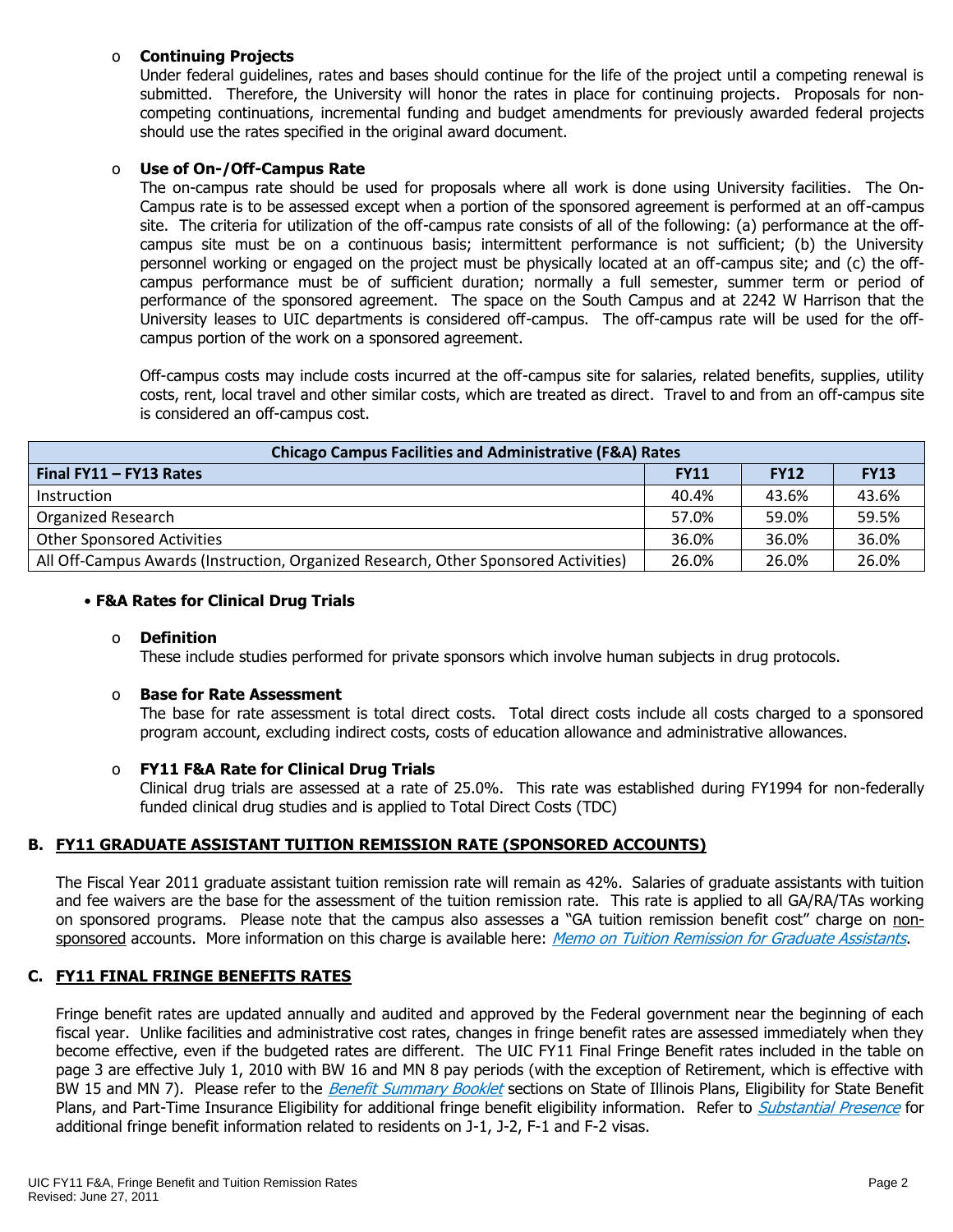The following 2 charts detail the fringe benefit costs by appointment type. The first chart below, details fringe benefit charges to sponsored accounts. The second chart on the following page details fringe benefit charges to non-sponsored accounts. The primary differences between the 2 charts are highlighted in yellow on each chart.

# **CHICAGO CAMPUS FY11 FINAL FRINGE BENEFIT RATES APPLICABLE TO SPONSORED PROJECTS**

This Chart Details Fringe Benefit Rates for Appointments Commonly Charged to Sponsored Projects; It is for Budgeting Purposes and is Not Intended to be Used as a Basis for Determining Benefits Eligibility\*

| <b>Appointment</b>                                                                                            | <b>Total Fringe</b><br><b>Benefits Rate</b> | <b>Retirement</b><br>$(SURS)**$ | Health, Life<br>& Dental | <b>Workers'</b><br>$Comp+$ | Term.<br><b>Vacation/Sick</b> | Medicare‡ | <b>OASDI</b> |
|---------------------------------------------------------------------------------------------------------------|---------------------------------------------|---------------------------------|--------------------------|----------------------------|-------------------------------|-----------|--------------|
| Academic and Non-Academic Employees<br>Eligible for SURS and Insurance*                                       | <b>33.37%</b>                               | 10.14%                          | 20.64%                   | $0.09\%$                   | <b>1.05%</b>                  | 1.45%     |              |
| Academic and Non-Academic Employees<br>Eligible for SURS, but Ineligible for Insurance*                       | <b>12.73%</b>                               | 10.14%                          |                          | 0.09%                      | <b>1.05%</b>                  | 1.45%     |              |
| Hourly Student Employees Enrolled 6 hours or More (Fall / Spring)<br>Or Enrolled 3 hours or More (Summer)     | $0.09\%$                                    |                                 |                          | 0.09%                      |                               |           |              |
| Hourly Student Employees Enrolled Less Than 6 hours (Fall / Spring)<br>Or Enrolled Less Than 3 hours (Summer) | 7.74%                                       |                                 |                          | 0.09%                      |                               | 1.45%     | 6.20%        |
| GA/RA/TAs Enrolled 6 hours or More (Fall / Spring)<br>Or Enrolled 3 hours or More (Summer)                    | 2.29%                                       |                                 | 2.20%                    | $0.09\%$                   |                               |           |              |
| GA/RA/TAs Enrolled Less Than 6 hours (Fall / Spring)<br>Or Enrolled Less Than 3 hours (Summer)                | 9.94%                                       |                                 | 2.20%                    | $0.09\%$                   |                               | 1.45%     | 6.20%        |
| <b>Hospital Residents</b>                                                                                     | 32.23%                                      | 10.14%                          | 20.64%                   |                            |                               | 1.45%     |              |
| Academic and Non-Academic Employees<br>Ineligible for SURS and Insurance*                                     | 7.74%                                       |                                 |                          | 0.09%                      |                               | 1.45%     | 6.20%        |

Research Associates receive fringe benefits that are consistent with their appointment type, detailed above.

Retired employees who are rehired by the University are not fringe benefit eligible and are only assessed for Medicare (1.45%) and Workers' Comp (0.09%).

Fellowships are not assessed fringe benefits.

\*Please refer to the [Benefit Summary Booklet](https://nessie.uihr.uillinois.edu/pdf/benefits/benefitsummarybooklet.pdf) sections on State of Illinois Plans, Eligibility for State Benefit Plans, and Part-Time Insurance Eligibility.

\*\* For employees who have elected the self-managed plan, the actual rate of 7.6% will be charged.

\*\* The current annual compensation limit for SURS is \$245,000 (for participants certified on or after July 1, 1996) and \$106,800 for new employees hired as of January 1, 2011.

† For Auxiliary Services, the Worker's Compensation rate is 1.21%.

‡This chart includes a Medicare charge for employees hired after 4/1/86. There are no Medicare charges for employees hired before that date.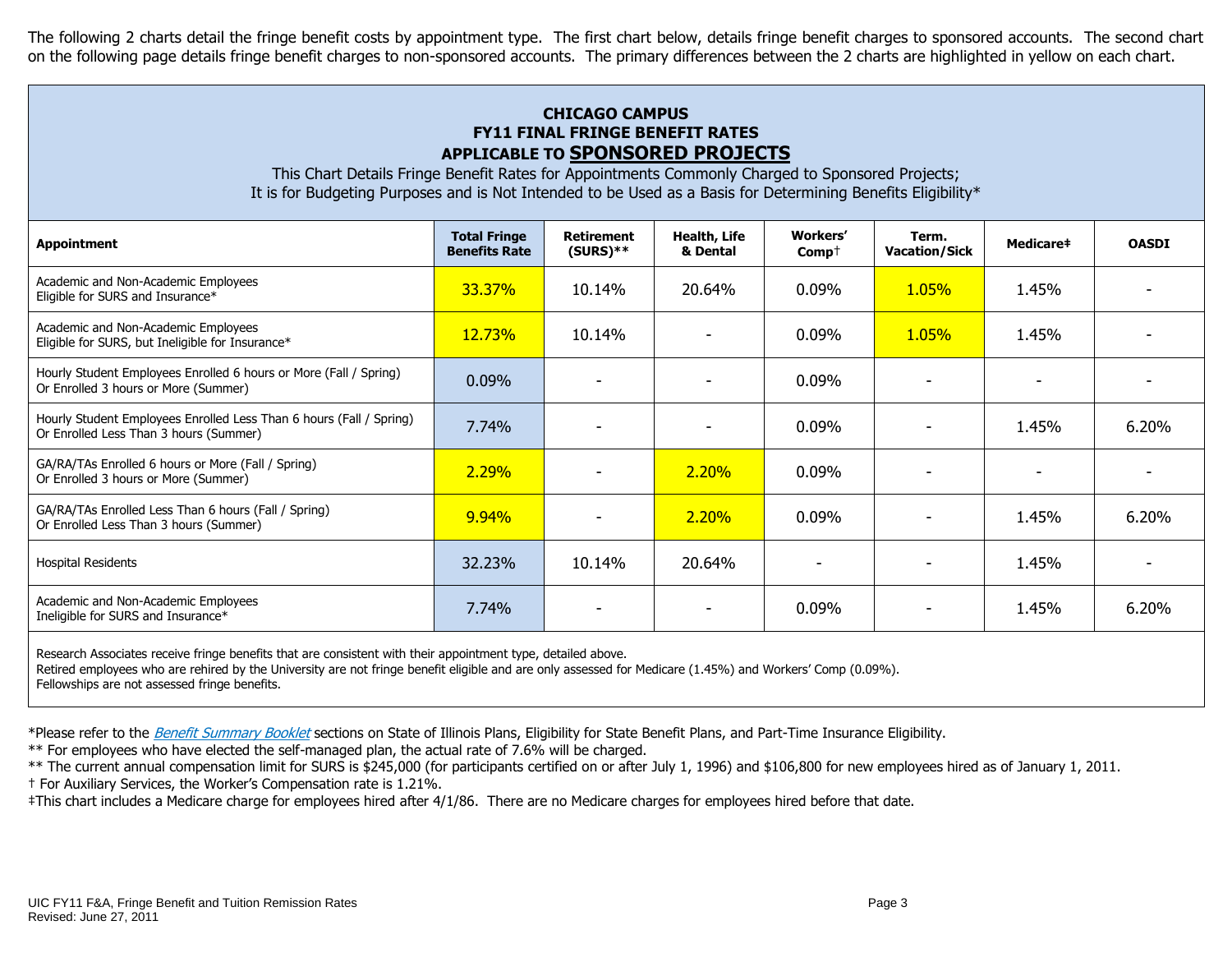#### **CHICAGO CAMPUS FY11 FINAL FRINGE BENEFIT RATES APPLICABLE TO OTHER ASSESSED ACCOUNTS**

(ADMINISTRATIVE ALLOWANCES, ICR, PRIVATE UNRESTRICTED GIFTS, ETC)

This Chart Details Fringe Benefit Rates for Appointments Commonly Charged to Other Assessed Accounts; It is for Budgeting Purposes and is Not Intended to be Used as a Basis for Determining Benefits Eligibility\*

| Appointment                                                                                                   | <b>Total Fringe</b><br><b>Benefits Rate</b> | <b>Retirement</b><br>$(SURS)**$ | Health, Life<br>& Dental | <b>Workers'</b><br>$Comp+$ | Term.<br><b>Vacation/Sick</b> | <b>Medicare‡</b>         | <b>OASDI</b> |
|---------------------------------------------------------------------------------------------------------------|---------------------------------------------|---------------------------------|--------------------------|----------------------------|-------------------------------|--------------------------|--------------|
| Academic and Non-Academic Employees<br>Eligible for SURS and Insurance*                                       | 32.32%                                      | 10.14%                          | 20.64%                   | 0.09%                      | ٠                             | 1.45%                    |              |
| Academic and Non-Academic Employees<br>Eligible for SURS, but Ineligible for Insurance*                       | 11.68%                                      | 10.14%                          |                          | 0.09%                      |                               | 1.45%                    |              |
| Hourly Student Employees Enrolled 6 hours or More (Fall / Spring)<br>Or Enrolled 3 hours or More (Summer)     | $0.09\%$                                    | $\overline{\phantom{a}}$        |                          | 0.09%                      | $\overline{\phantom{a}}$      | $\overline{\phantom{a}}$ |              |
| Hourly Student Employees Enrolled Less Than 6 hours (Fall / Spring)<br>Or Enrolled Less Than 3 hours (Summer) | $7.74\%$                                    |                                 |                          | $0.09\%$                   |                               | 1.45%                    | 6.20%        |
| GA/RA/TAs Enrolled 6 hours or More (Fall / Spring)<br>Or Enrolled 3 hours or More (Summer)                    | $0.09\%$                                    |                                 | $\overline{\phantom{0}}$ | $0.09\%$                   |                               |                          |              |
| GA/RA/TAs Enrolled Less Than 6 hours (Fall / Spring)<br>Or Enrolled Less Than 3 hours (Summer)                | 7.74%                                       |                                 | $\overline{\phantom{a}}$ | 0.09%                      |                               | 1.45%                    | 6.20%        |
| <b>Hospital Residents</b>                                                                                     | 32.23%                                      | 10.14%                          | 20.64%                   |                            |                               | 1.45%                    |              |
| Academic and Non-Academic Employees<br>Ineligible for SURS and Insurance*                                     | 7.74%                                       | ۰                               |                          | $0.09\%$                   |                               | 1.45%                    | 6.20%        |

Research Associates receive fringe benefits that are consistent with their appointment type, detailed above. Retired employees who are rehired by the University are not fringe benefit eligible and are only assessed for Medicare (1.45%) and Workers' Comp (0.09%). Fellowships are not assessed fringe benefits.

\*Please refer to the [Benefit Summary Booklet](https://nessie.uihr.uillinois.edu/pdf/benefits/benefitsummarybooklet.pdf) sections on State of Illinois Plans, Eligibility for State Benefit Plans, and Part-Time Insurance Eligibility.

\*\* For employees who have elected the self-managed plan, the actual rate of 7.6% will be charged.

\*\* The current annual compensation limit for SURS is \$245,000 (for participants certified on or after July 1, 1996) and \$106,800 for new employees hired as of January 1, 2011. † For Auxiliary Services, the Worker's Compensation rate is 1.21%.

‡This chart includes a Medicare charge for employees hired after 4/1/86. There are no Medicare charges for employees hired before that date.